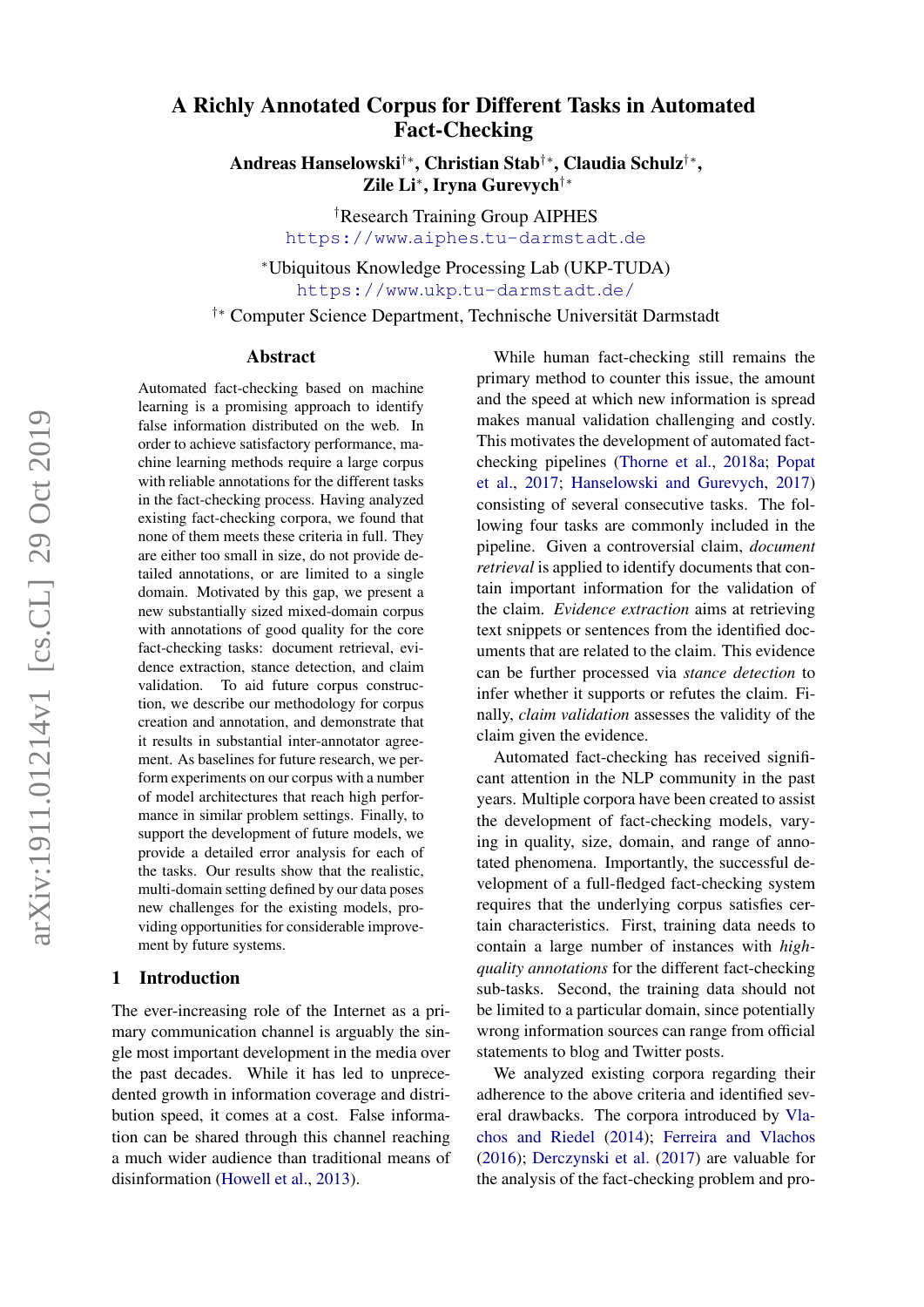vide annotations for stance detection. However, they contain only several hundreds of validated claims and it is therefore unlikely that deep learning models can generalize to unobserved claims if trained on these datasets.

A corpus with significantly more validated claims was introduced by [Popat et al.](#page-9-1) [\(2017\)](#page-9-1). Nevertheless, for each claim, the corpus provides 30 documents which are retrieved from the web using the Google search engine instead of a document collection aggregated by fact-checkers. Thus, many of the documents are unrelated to the claim and important information for the validation may be missing.

The FEVER corpus constructed by [Thorne et al.](#page-10-0) [\(2018a\)](#page-10-0) is the largest corpus available for the development of automated fact-checking systems. It consists of 185,445 validated claims with annotated documents and evidence for each of them. The corpus therefore allows training deep neural networks for automated fact-checking, which reach higher performance than shallow machine learning techniques. However, the corpus is based on synthetic claims derived from Wikipedia sentences rather than *natural* claims that originate from heterogeneous web sources.

In order to address the drawbacks of existing datasets, we introduce a new corpus based on the Snopes<sup>[1](#page-1-0)</sup> fact-checking website. Our corpus consists of 6,422 validated claims with comprehensive annotations based on the data collected by Snopes fact-checkers and our crowd-workers. The corpus covers multiple domains, including discussion blogs, news, and social media, which are often found responsible for the creation and distribution of unreliable information. In addition to validated claims, the corpus comprises over 14k documents annotated with evidence on two granularity levels and with the stance of the evidence with respect to the claims. Our data allows training machine learning models for the four steps of the automated fact-checking process described above: document retrieval, evidence extraction, stance detection, and claim validation.

The contributions of our work are as follows:

1) We provide a substantially sized mixeddomain corpus of natural claims with annotations for different fact-checking tasks. We publish a web crawler that reconstructs our dataset including all annotations<sup>[2](#page-1-1)</sup>. For research purposes, we are allowed to share the original corpus $3$ .

2) To support the creation of further factchecking corpora, we present our methodology for data collection and annotation, which allows for the efficient construction of large-scale corpora with a substantial inter-annotator agreement.

3) For evidence extraction, stance detection, and claim validation we evaluate the performance of high-scoring systems from the FEVER shared task [\(Thorne et al.,](#page-10-2)  $2018b$ <sup>[4](#page-1-3)</sup> and the Fake News Challenge [\(Pomerleau and Rao,](#page-9-5) [2017\)](#page-9-5) [5](#page-1-4) as well as the Bidirectional Transformer model BERT [\(Devlin](#page-9-6) [et al.,](#page-9-6) [2018\)](#page-9-6) on our data. To facilitate the development of future fact-checking systems, we release the code of our experiments<sup>[6](#page-1-5)</sup>.

4) Finally, we conduct a detailed error analysis of the systems trained and evaluated on our data, identifying challenging fact-checking instances which need to be addressed in future research.

## 2 Related work

Below, we give a comprehensive overview of existing fact-checking corpora, summarized in Table [1.](#page-2-0) We focus on their key parameters: factchecking sub-task coverage, annotation quality, corpus size, and domain. It must be acknowledged that a fair comparison between the datasets is difficult to accomplish since the length of evidence and documents, as well as the annotation quality, significantly varies between the corpora.

PolitiFact14 [Vlachos and Riedel](#page-10-1) [\(2014\)](#page-10-1) analyzed the fact-checking problem and constructed a corpus on the basis of the fact-checking blog of Channel  $4^7$  $4^7$  and the Truth-O-Meter from PolitiFact<sup>[8](#page-1-7)</sup>. The corpus includes additional evidence, which has been used by fact-checkers to validate the

<span id="page-1-0"></span><sup>1</sup>[http://www](http://www.snopes.com/).snopes.com/

<span id="page-1-1"></span><sup>2</sup>https://github.[com/UKPLab/conll2019](https://github.com/UKPLab/conll2019-snopes-crawling) [snopes-crawling](https://github.com/UKPLab/conll2019-snopes-crawling)

<span id="page-1-2"></span><sup>&</sup>lt;sup>3</sup>We crawled and provide the data according to the regulations of the German text and data mining policy. That is, the crawled documents/corpus may be shared upon request with other researchers for non-commercial purposes through the research data archive service of the university library. Please request the data at [https://tudatalib](https://tudatalib.ulb.tu-darmstadt.de/handle/tudatalib/2081).ulb.tu-

<span id="page-1-5"></span><span id="page-1-4"></span><span id="page-1-3"></span>darmstadt.[de/handle/tudatalib/2081](https://tudatalib.ulb.tu-darmstadt.de/handle/tudatalib/2081) <sup>4</sup>[http://fever](http://fever.ai/task.html/).ai/task.html/ <sup>5</sup>http://www.[fakenewschallenge](http://www.fakenewschallenge.org/).org/ <sup>6</sup>https://github.[com/UKPLab/conll2019](https://github.com/UKPLab/conll2019-snopes-experiments) [snopes-experiments](https://github.com/UKPLab/conll2019-snopes-experiments) <sup>7</sup>http://blogs.channel4.[com/factcheck/](http://blogs.channel4.com/factcheck/)

<span id="page-1-7"></span><span id="page-1-6"></span><sup>8</sup>http://www.politifact.[com/truth-o](http://www.politifact.com/truth-o-meter/statements/)[meter/statements/](http://www.politifact.com/truth-o-meter/statements/)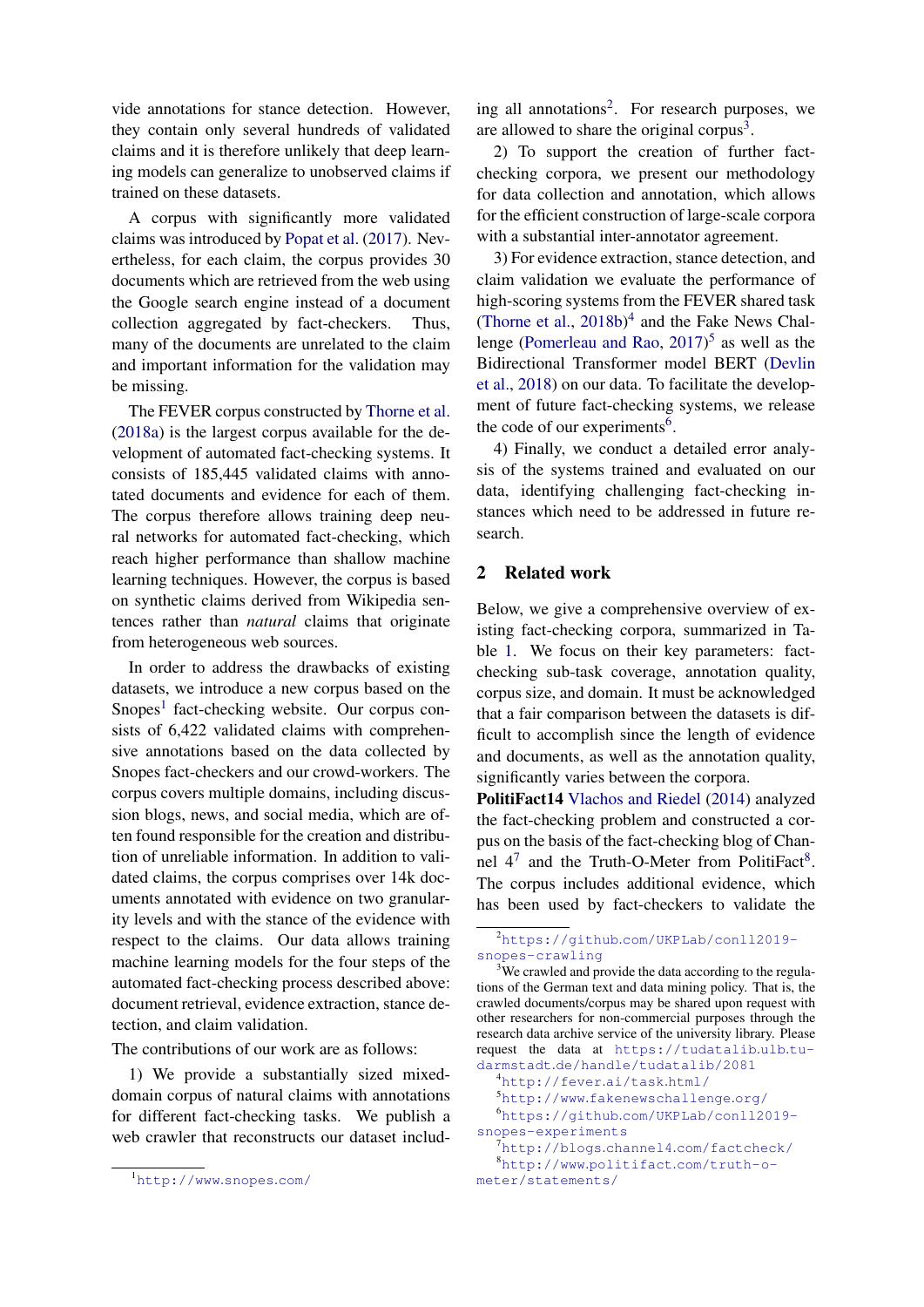<span id="page-2-0"></span>

|                        | claims  | docs.  | evid. | stance | sources | rater agr. | domain                |
|------------------------|---------|--------|-------|--------|---------|------------|-----------------------|
| PolitiFact14           | 106     | no     | yes   | no     | no      | no         | political statements  |
| Emergent <sub>16</sub> | 300     | 2,595  | no    | yes    | yes     | no         | news                  |
| PolitiFact17           | 12,800  | no     | no    | no     | no      | no         | political statements  |
| RumourEval17           | 297     | 4,519  | no    | yes    | yes     | yes        | Twitter               |
| Snopes <sub>17</sub>   | 4,956   | 36,085 | no    | no     | yes     | no         | Google search results |
| <b>CLEF-2018</b>       | 150     | no     | no    | no     | no      | no         | political debates     |
| FEVER18                | 185,445 | 14,533 | yes   | yes    | yes     | yes        | Wikipedia             |
| Our corpus             | 6,422   | 14,296 | yes   | yes    | yes     | yes        | multi domain          |

Table 1: Overview of corpora for automated fact-checking. docs: documents related to the claims; evid.: evidence in form of sentence or text snippets; stance: stance of the evidence; sources: sources of the evidence; rater agr.: whether or not the inter-annotator agreement is reported; domain: the genre of the corpus

claims, as well as metadata including the speaker ID and the date when the claim was made. This is early work in automated fact-checking and [Vla](#page-10-1)[chos and Riedel](#page-10-1) [\(2014\)](#page-10-1) mainly focused on the analysis of the task. The corpus therefore only contains 106 claims, which is not enough to train high-performing machine learning systems.

Emergent16 A more comprehensive corpus for automated fact-checking was introduced by [Fer](#page-9-3)[reira and Vlachos](#page-9-3) [\(2016\)](#page-9-3). The dataset is based on the project  $Emergent<sup>9</sup>$  $Emergent<sup>9</sup>$  $Emergent<sup>9</sup>$  which is a journalist initiative for rumor debunking. It consists of 300 claims that have been validated by journalists. The corpus provides 2,595 news articles that are related to the claims. Each article is summarized into a headline and is annotated with the article's stance regarding the claim. The corpus is well suited for training stance detection systems in the news domain and it was therefore chosen in the Fake News Challenge [\(Pomerleau and Rao,](#page-9-5) [2017\)](#page-9-5) for training and evaluation of competing systems. However, the number of claims in the corpus is relatively small, thus it is unlikely that sophisticated claim validation systems can be trained using this corpus.

PolitiFact17 [Wang](#page-10-3) [\(2017\)](#page-10-3) extracted 12,800 validated claims made by public figures in various contexts from Politifact. For each statement, the corpus provides a verdict and meta information, such as the name and party affiliation of the speaker or subject of the debate. Nevertheless, the corpus does not include evidence and thus the models can only be trained on the basis of the claim, the verdict, and meta information.

RumourEval17 [Derczynski et al.](#page-9-4) [\(2017\)](#page-9-4) organized the RumourEval shared task, for which they provided a corpus of 297 rumourous threads from Twitter, comprising 4,519 tweets. The shared task

was divided into two parts, *stance detection* and *veracity prediction* of the rumors, which is similar to claim validation. The large number of stanceannotated tweets allows for training stance detection systems reaching a relatively high score of about 0.78 accuracy. However, since the number of claims (rumours) is relatively small, and the corpus is only based on tweets, this dataset alone is not suitable to train generally applicable claim validation systems.

Snopes17 A corpus featuring a substantially larger number of validated claims was introduced by [Popat et al.](#page-9-1) [\(2017\)](#page-9-1). It contains 4,956 claims annotated with verdicts which have been extracted from the Snopes website as well as the Wikipedia collections of proven hoaxes $10$  and fictitious peo- $ple<sup>11</sup>$  $ple<sup>11</sup>$  $ple<sup>11</sup>$ . For each claim, the authors extracted about 30 associated documents using the Google search engine, resulting in a collection of 136,085 documents. However, since the documents were not annotated by fact-checkers, irrelevant information is present and important information for the claim validation might be missing.

CLEF-2018 Another corpus concerned with political debates was introduced by [Nakov et al.](#page-9-7) [\(2018\)](#page-9-7) and used for the CLEF-2018 shared task. The corpus consists of transcripts of political debates in English and Arabic and provides annotations for two tasks: identification of check-worthy statements (claims) in the transcripts, and validation of 150 statements (claims) from the debates. However, as for the corpus PolitiFact17, no evidence for the validation of these claims is available.

FEVER18 The FEVER corpus introduced by [Thorne et al.](#page-10-0) [\(2018a\)](#page-10-0) is the largest available fact-

<span id="page-2-1"></span><sup>9</sup>[http://www](http://www.emergent.info/).emergent.info/

<span id="page-2-2"></span><sup>10</sup>[https://en](https://en.wikipedia.org/wiki/List_of_hoaxes#Proven_hoaxe).wikipedia.org/wiki/

<span id="page-2-3"></span>List of [hoaxes#Proven](https://en.wikipedia.org/wiki/List_of_hoaxes#Proven_hoaxe) hoaxe <sup>11</sup>[https://en](https://en.wikipedia.org/wiki/List_of_fictitious_people).wikipedia.org/wiki/

List of [fictitious](https://en.wikipedia.org/wiki/List_of_fictitious_people) people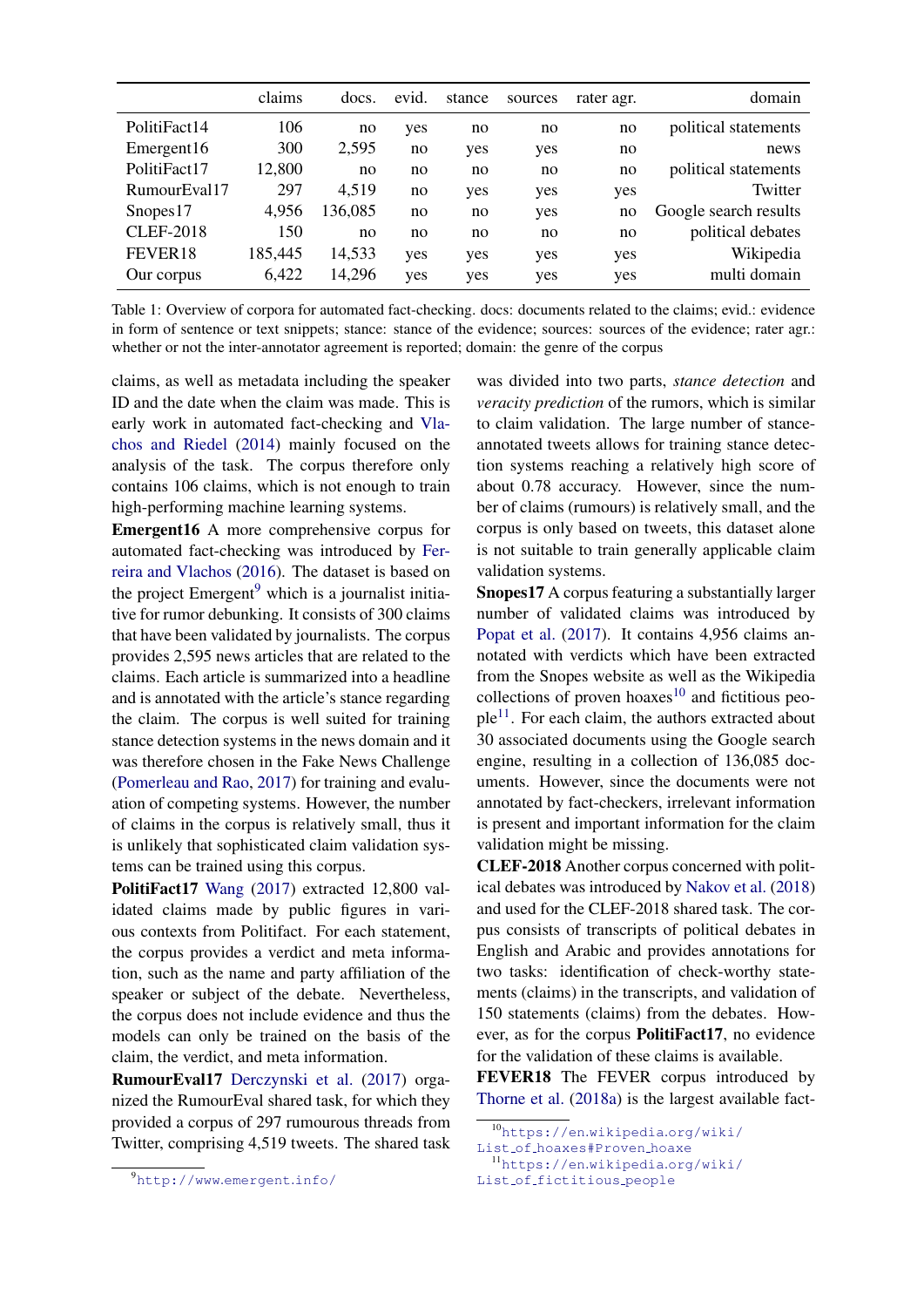checking corpus, consisting of 185,445 validated claims. The corpus is based on about 50k popular Wikipedia articles. Annotators modified sentences in these articles to create the claims and labeled other sentences in the articles, which support or refute the claim, as evidence. The corpus is large enough to train deep learning systems able to retrieve evidence from Wikipedia. Nevertheless, since the corpus only covers Wikipedia and the claims are created synthetically, the trained systems are unlikely to be able to extract evidence from heterogeneous web-sources and validate claims on the basis of evidence found on the Internet.

As our analysis shows, while multiple factchecking corpora are already available, no single existing resource provides full fact-checking sub-task coverage backed by a substantially-sized and validated dataset spanning across multiple domains. To eliminate this gap, we have created a new corpus as detailed in the following sections.

## 3 Corpus construction

This section describes the original data from the Snopes platform, followed by a detailed report on our corpus annotation methodology.

## 3.1 Source data

<span id="page-3-0"></span>

Figure 1: Snopes fact-checking data example

Snopes is a large-scale fact-checking platform that employs human fact-checkers to validate claims. A simple *fact-checking instance* from the Snopes website is shown in Figure [1.](#page-3-0) At the top of the page, the *claim* and the *verdict* (rating) are given. The fact-checkers additionally provide a *resolution* (origin), which backs up the verdict. Evidence in the resolution, which we call *evidence text snippets* (ETSs), is marked with a yellow bar. As additional validation support, Snopes

fact-checkers provide URLs<sup>[12](#page-3-1)</sup> for *original documents* (ODCs) from which the ETSs have been extracted or which provide additional information.

Our crawler extracts the *claims*, *verdicts*, *ETSs*, the *resolution*, as well as *ODCs* along with their URLs, thereby enriching the ETSs with useful contextual information. Snopes is almost entirely focused on claims made on English speaking websites. Our corpus therefore only features English fact-checking instances.

## 3.2 Corpus annotation

While ETSs express a stance towards the claim, which is useful information for the fact-checking process, this stance is not explicitly stated on the Snopes website. Moreover, the ETSs given by fact-checkers are quite coarse and often contain detailed background information that is not directly related to the claim and consequently not useful for its validation. In order to obtain an informative, high-quality collection of evidence, we asked crowd-workers to label the stance of ETSs and to extract sentence-level evidence from the ETSs that are directly relevant for the validation of the claim. We further refer to these sentences as *fine grained evidence* (FGE).

Stance annotation. We asked crowd workers on Amazon Mechanical Turk<sup>[13](#page-3-2)</sup> to annotate whether an ETS *agrees* with the claim, *refutes* it, or has *no stance* towards the claim. An ETS was only considered to express a stance if it explicitly referred to the claim and either expressed support for it or refuted it. In all other cases, the ETS was considered as having *no stance*.

FGE annotation. We filtered out ETSs with *no stance*, as they do not contain supporting or refuting FGE. If an ETS was annotated as supporting the claim, the crowd workers selected only supporting sentences; if the ETS was annotated as refuting the claim, only refuting sentences were selected. Table [2](#page-4-0) shows two examples of ETSs with annotated FGE. As can be observed, not all information given in the original ETS is directly relevant for validating the claim. For example, sentence (1c) in the first example's ETS simply provides additional background information and is therefore not considered FGE.

<span id="page-3-2"></span><span id="page-3-1"></span> $12$ underlined words in the resolution are hyperlinks <sup>13</sup>[https://www](https://www.mturk.com/).mturk.com/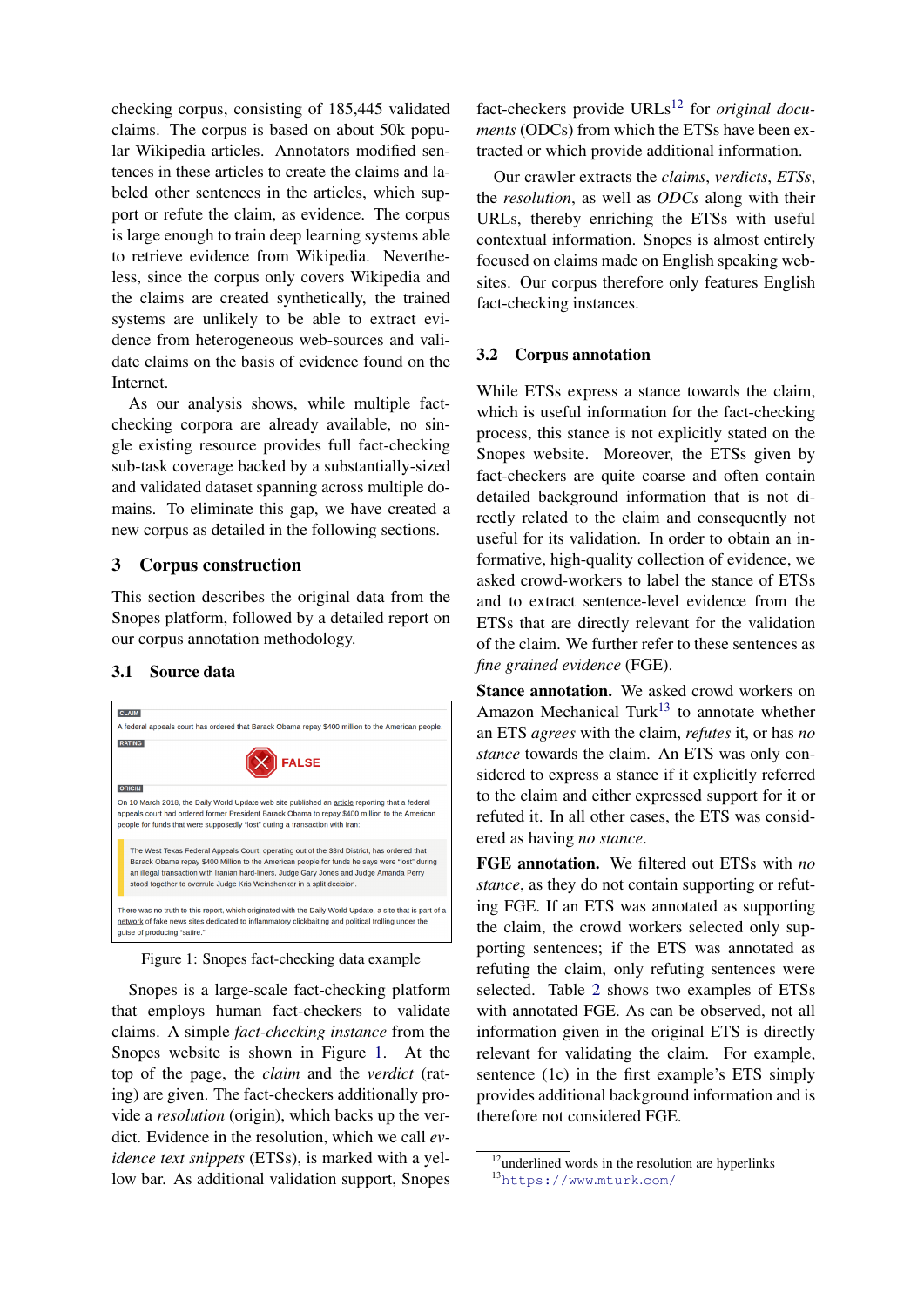<span id="page-4-0"></span>ETS stance: support

Claim: The Fox News will be shutting down for routine maintenance on 21 Jan. 2013.

Evidence text snippet:

(1a) *Fox News Channel announced today that it would shutdown for what it called "routine maintenance".*

(1b) *The shutdown is on 21 January 2013.* (1c) Fox News president Roger Ailes explained

the timing of the shutdown: "We wanted to pick a time when nothing would be

happening that our viewers want to see."

# ETS stance: refute

Claim: Donald Trump supported Emmanuel Macron during the French election.

## Evidence text snippet:

(2a) In their first meeting, the U.S. President told Emmanuel Macron that he had been his favorite in the French presidential election saying "You were my guy". (2b) *In an interview with the Associated Press, however, Trump said he thinks Le Pen is stronger than Macron on what's been going on in France.*

Table 2: Examples of FGE annotation in supporting (top) and refuting (bottom) ETSs, sentences selected as FGE in italic.

## 4 Corpus analysis

## <span id="page-4-1"></span>4.1 Inter-annotator agreement

Stance annotation. Every ETS was annotated by at least six crowd workers. We evaluate the interannotator agreement between groups of workers as proposed by [Habernal et al.](#page-9-8) [\(2017\)](#page-9-8), i.e. by randomly dividing the workers into two equal groups and determining the aggregate annotation for each group using MACE [\(Hovy et al.,](#page-9-9) [2013\)](#page-9-9). The final inter-annotator agreement score is obtained by comparing the aggregate annotation of the two groups. Using this procedure, we obtain a Cohen's Kappa of  $\kappa = 0.7$  [\(Cohen,](#page-9-10) [1968\)](#page-9-10), indicating a substantial agreement between the crowd workers [\(Artstein and Poesio,](#page-9-11) [2008\)](#page-9-11). The gold annotations of the ETS stances were computed with MACE, using the annotations of all crowd workers. We have further assessed the quality of the annotations performed by crowd workers by comparing them to expert annotations. Two experts labeled 200 ETSs, reaching the same agreement as the crowd workers, i.e.  $\kappa = 0.7$ . The agreement between the experts' annotations and the computed gold annotations from the crowd workers is also substantial,  $\kappa = 0.683$ .

FGE Annotation. Similar to the stance annotation, we used the approach of [Habernal et al.](#page-9-8) [\(2017\)](#page-9-8) to compute the agreement. The interannotator agreement between the crowd workers in this case is  $\kappa = 0.55$  Cohen's Kappa. We compared the annotations of FGE in 200 ETSs by experts with the annotations by crowd workers, reaching an agreement of  $\kappa = 0.56$ . This is considered as *moderate* inter-annotator agreement [\(Artstein and Poesio,](#page-9-11) [2008\)](#page-9-11).

In fact, the task is significantly more difficult than stance annotation as sentences may provide only partial evidence for or against the claim. In such cases, it is unclear how large the information overlap between sentence and claim should be for a sentence to be FGE. The sentence (1a) in Table [2,](#page-4-0) for example, only refers to one part of the claim without mentioning the time of the shutdown. We can further modify the example in order to make the problem more obvious: *(a) The channel announced today that it is planing a shutdown. (b) Fox News made an announcement today.*

As the example illustrates, there is a gradual transition between sentences that can be considered as essential for the validation of the claim and those which just provide minor negligible details or unrelated information. Nevertheless, even though the inter-annotator agreement for the annotation of FGE is lower than for the annotation of ETS stance, compared to other annotation problems [\(Zechner,](#page-10-4) [2002;](#page-10-4) [Benikova et al.,](#page-9-12) [2016;](#page-9-12) [Tauchmann et al.,](#page-9-13) [2018\)](#page-9-13) that are similar to the annotation of FGE, our framework leads to a better agreement.

## <span id="page-4-2"></span>4.2 Corpus statistics

Table [3](#page-5-0) displays the main statistics of the corpus. In the table, *FGE sets* denotes groups of FGE extracted from the same ETS. Many of the ETSs have been annotated as *no stance* (see Table [5\)](#page-5-1) and, following our annotation study setup, are not used for FGE extraction. Therefore, the number of FGE sets is much lower than that of ETSs. We have found that, on average, an ETS consists of 6.5 sentences. For those ETSs that have support/refute stance, on average, 2.3 sentences are selected as FGE. For many of the ETSs, no original documents (ODCs) have been provided (documents from which they have been extracted). On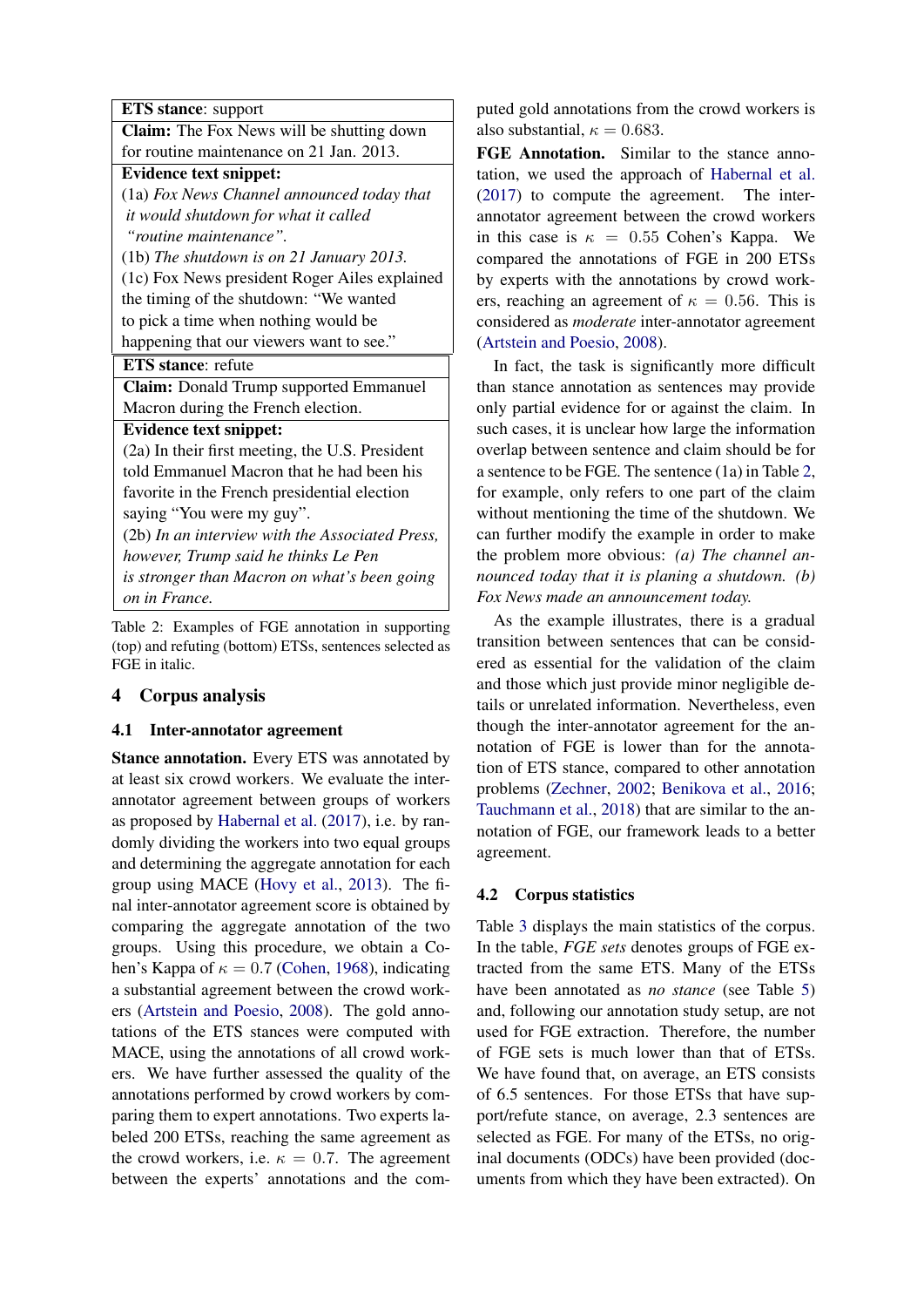the other hand, in many instances, links to ODCs are given that provide additional information, but from which no ETSs have been extracted.

<span id="page-5-0"></span>

|  | entity: claims ETSs FGE sets ODCs |  |
|--|-----------------------------------|--|
|  | count: 6.422 16.509 8.291 14.296  |  |

Table 3: Overall statistics of the corpus

The distribution of verdicts in Table [4](#page-5-2) shows that the dataset is unbalanced in favor of false claims. The label *other* refers to a collocation of verdicts that do not express a tendency towards declaring the claim as being false or true, such as *mixture, unproven, outdated, legend,* etc.

<span id="page-5-2"></span>

| verdict: false true |           |      | false | most. most.<br>true | other |
|---------------------|-----------|------|-------|---------------------|-------|
| count               | 2.943 659 | 10.3 | 334   | 93                  | 2.393 |
| $\%$                | 45.8      |      | 5.2   | 14                  | 37.3  |

Table 4: Distribution of verdicts for claims

Table [5](#page-5-1) shows the stance distribution for ETSs. Here, supporting ETSs and ETSs that do not express any stance are dominating.

<span id="page-5-1"></span>

| stance:          | support | refute | no stance |
|------------------|---------|--------|-----------|
| ETSs:            |         |        |           |
| count            | 6,734   | 2,266  | 7,508     |
| $\%$             | 40.8    | 13.7   | 45.5      |
| <b>FGE</b> sets: |         |        |           |
| count            | 6,178   | 2,113  |           |
| $\%$             | 74.5    | 25.5   |           |

Table 5: Class distribution of ETSs the FGE sets

For supporting and refuting ETSs annotators identified FGE sets for 8,291 out of 8,998 ETSs. ETSs with a stance but without FGE sets often miss a clear connection to the claim, so the annotators did not annotate any sentences in these cases. The class distribution of the FGE sets in Table [5](#page-5-1) shows that supporting ETSs are more dominant.

To identify potential biases in our new dataset, we investigated which topics are prevalent by grouping the fact-checking instances (claims with their resolutions) into categories defined by Snopes. According to our analysis, the four categories *Fake News*, *Political News*, *Politics* and *Fauxtography* are dominant in the corpus ranging from more than 700 to about 900 instances. A significant number of instances are present in the categories *Inboxer Rebellion (Email hoax)*, *Business*, *Medical*, *Entertainment* and *Crime*.

We further investigated the sources of the collected documents (ODCs) and grouped them into a number of classes. We found that 38% of the articles are from different news websites ranging from mainstream news like CNN to tabloid press and partisan news. The second largest group of documents are false news and satirical articles with 30%. Here, the majority of articles are from the two websites *thelastlineofdefense.org* and *worldnewsdailyreport.com*. The third class of documents, with a share of 11%, are from social media like Facebook and Twitter. The remaining 21% of documents come from diverse sources, such as debate blogs, governmental domains, online retail, or entertainment websites.

#### 4.3 Discussion

I this subsection, we briefly discuss the differences of our corpus to the FEVER dataset as the most comprehensive dataset introduced so far. Due to the way the FEVER dataset was constructed, the claim validation problem defined by this corpus is different compared to the problem setting defined by our corpus. The verdict of a claim for FEVER depends on the stance of the evidence, that is, if the stance of the evidence is agree the claim is necessarily true, and if the stance is disagree the claim is necessarily false. As a result, the claim validation problem can be reduced to stance detection. Such a transformation is not possible for our corpus, as the evidence might originate from unreliable sources and a claim may have both supporting and refuting ETSs. The stance of ETSs is therefore not necessarily indicative of the veracity of the claim. In order to investigate how the stance is related to the verdict of the claim for our dataset, we computed their correlation. In the correlation analysis, we considered how a claims' verdict, represented by the classes *false*, *mostly false*, *other*, *mostly true*, *true*, correlates with the number of supporting ETSs minus the number of refuting ETSs. More precisely, the verdicts of the claims are considered as one variable, which can take 5 discreet values ranging from *false* to *true*, and the stance is considered as the other variable, which is represented by the difference between the number of supporting versus the number of refuting evidence. We found that the verdict is only weakly correlated with the stance, as indicated by the Pearson correlation coefficient of 0.16. This illustrates that the fact-checking problem setting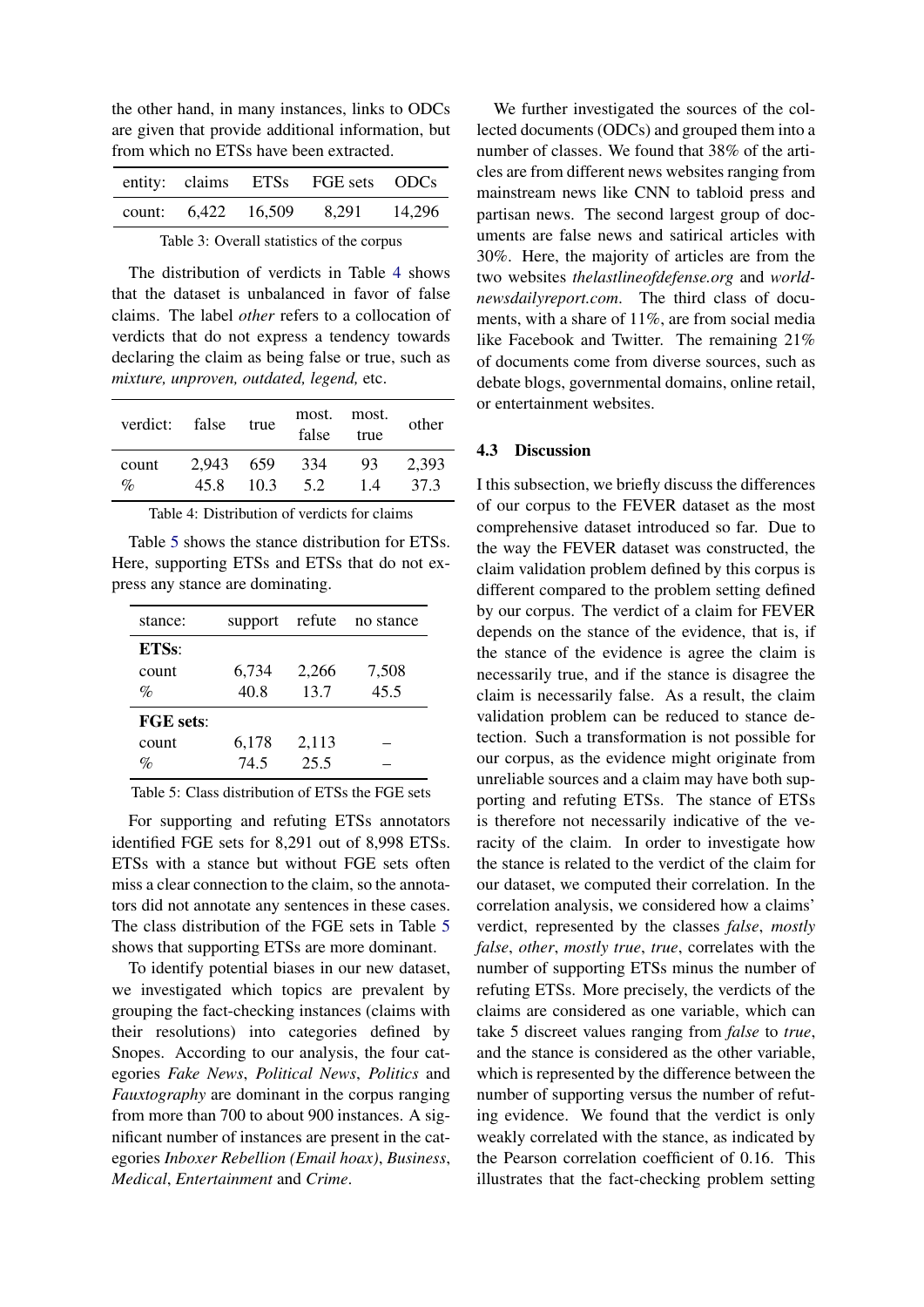for our corpus is more challenging than for the FEVER dataset.

## 5 Experiments and error analysis

The annotation of the corpus described in the previous section provides supervision for different fact-checking sub-tasks. In this paper, we perform experiments for the following sub-tasks: (1) detection of the stance of the ETSs with respect to the claim, (2) identification of FGE in the ETSs, and (3) prediction of a claim's verdict given FGE.

There are a number of experiments beyond the scope of this paper, which are left for future work: (1) retrieval of the original documents (ODCs) given a claim, (2) identification of ETSs in ODCs, and (3) prediction of a claim's verdict on the basis of FGE, the stance of FGE, and their sources.

Moreover, in this paper, we consider the three tasks independent of each other rather than as a pipeline. In other words, we always take the gold standard from the preceding task instead of the output of the preceding model in the pipeline. For the three independent tasks, we use recently suggested models that achieved high performance in similar problem settings. In addition, we provide the human agreement bound, which is determined by comparing expert annotations for 200 ETSs to the gold standard derived from crowd worker annotations (Section [4.1\)](#page-4-1).

### 5.1 Stance detection

In the stance detection task, models need to determine whether an ETS *supports* or *refutes* a claim, or expresses *no stance* with respect to the claim.

### 5.1.1 Models and Results

We report the performance of the following models: AtheneMLP is a feature-based multi-layer perceptron [\(Hanselowski et al.,](#page-9-14) [2018a\)](#page-9-14), which has reached the second rank in the Fake News Challenge. DecompAttent [\(Parikh et al.,](#page-9-15) [2016\)](#page-9-15) is a neural network with a relatively small number of parameters that uses decomposable attention, reaching good results on the Stanford Natural Language Inference task [\(Bowman et al.,](#page-9-16) [2015\)](#page-9-16). USE+Attent is a model which uses the Universal Sentence Encoder (USE) [\(Cer et al.,](#page-9-17) [2018\)](#page-9-17) to extract representations for the sentences of the ETSs and the claim. For the classification of the stance, an attention mechanism and a MLP is used.

The results in Table [6](#page-6-0) show that AtheneMLP scores highest. Similar to the outcome of the

Fake News Challenge, feature-based models outperform neural networks based on word embeddings [\(Hanselowski et al.,](#page-9-14) [2018a\)](#page-9-14). As the comparison to the human agreement bound suggests, there is still substantial room for improvement.

<span id="page-6-0"></span>

| model           | recall | precision | F1m   |
|-----------------|--------|-----------|-------|
| agreement bound | 0.770  | 0.837     | 0.802 |
| random baseline | 0.333  | 0.333     | 0.333 |
| majority vote   | 0.150  | 0.333     | 0.206 |
| AtheneMLP       | 0.585  | 0.607     | 0.596 |
| DecompAttent    | 0.510  | 0.560     | 0.534 |
| USE+Attent      | 0.380  | 0.505     | 0.434 |

Table 6: Stance detection results (F1m = F1 macro)

#### 5.1.2 Error analysis

We performed an error analysis for the bestscoring model AtheneMLP. The error analysis has shown that *supporting* ETSs are mostly classified correctly if there is a significant lexical overlap between the claim and the ETS. If the claim and the ETSs use different wording, or if the ETS implies the validity of the claim without explicitly referring to it, the model often misclassifies the snippets (see example in the Appendix [A.2.1\)](#page-11-0). This is not surprising, as the model is based on bag-of-words, topic models, and lexica.

Moreover, as the distribution of the classes in Table [5](#page-5-1) shows, *support* and *no stance* are more dominant than the *refute* class. The model is therefore biased towards these classes and is less likely to predict *refute* (see confusion matrix in the Appendix Table [11\)](#page-11-1). An analysis of the misclassified *refute* ETSs has shown that the contradiction is often expressed in difficult terms, which the model could not detect, e.g. "the myth originated", "no effect can be observed", "The short answer is no".

### 5.2 Evidence extraction

We define evidence extraction as the identification of fine-grained evidence (FGE) in the evidence text snippets (ETSs). The problem can be approached in two ways, either as a *classification problem*, where each sentence from the ETSs is classified as to whether it is an evidence for a given claim, or as a *ranking problem*, in the way defined in the FEVER shared task. For FEVER, sentences in introductory sections of Wikipedia articles need to be ranked according to their relevance for the validation of the claim and the 5 highest ranked sentences are taken as evidence.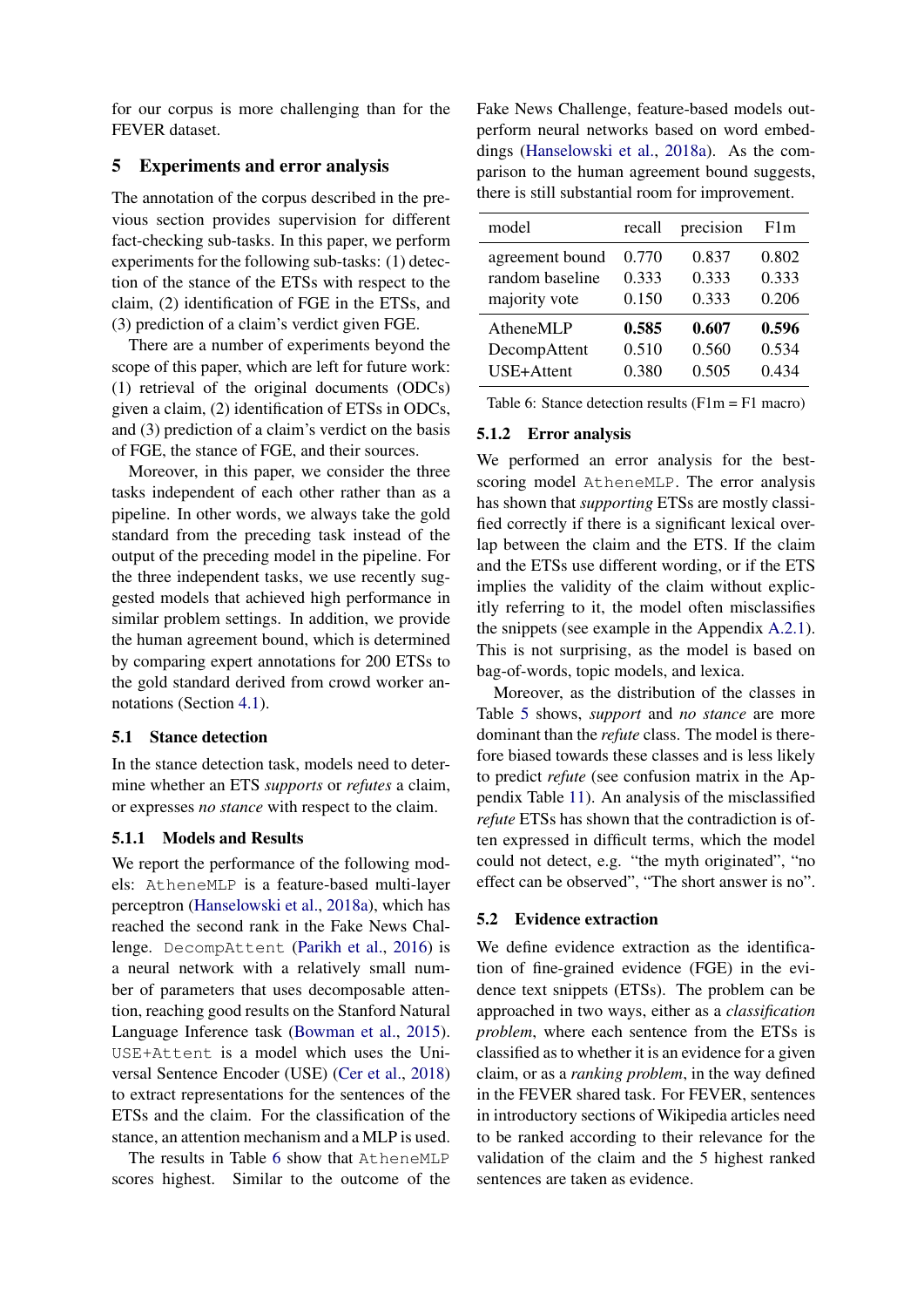#### 5.2.1 Models and Results

We consider the task as a ranking problem, but also provide the human agreement bound, the random baseline and the majority vote for evidence extraction as a *classification problem* for future reference in Table [10](#page-11-2) in the Appendix.

To evaluate the performance of the models in the *ranking* setup, we measure the precision and recall on five highest ranked ETS sentences (precision @5 and recall @5), similar to the evaluation procedure used in the FEVER shared task. Table [7](#page-7-0) summarizes the performance of several models on our corpus. The rankingESIM [\(Hanselowski](#page-9-18) [et al.,](#page-9-18) [2018b\)](#page-9-18) was the best performing model on the FEVER evidence extraction task. The Tf-Idf model [\(Thorne et al.,](#page-10-0) [2018a\)](#page-10-0) served as a baseline in the FEVER shared task. We also evaluate the performance of DecompAttent and a simple BiLSTM [\(Hochreiter and Schmidhuber,](#page-9-19) [1997\)](#page-9-19) architecture. To adjust the latter two models to the ranking problem setting, we used the hinge loss objective function with negative sampling as implemented in the rankingESIM model. As in the FEVER shared task, we consider the recall @5 as a metric for the evaluation of the systems.

The results in Table [7](#page-7-0) illustrate that, in terms of recall, the neural networks with a small number of parameters, BiLSTM and DecompAttent, perform best. The Tf-Idf model reaches best results in terms of precision. The rankingESIM reaches a relatively low score and is not able to beat the random baseline. We assume this is because the model has a large number of parameters and requires many training instances.

<span id="page-7-0"></span>

| model           | precision $@5$ | recall $@5$ |
|-----------------|----------------|-------------|
| random baseline | 0.296          | 0.529       |
| <b>BiLSTM</b>   | 0.451          | 0.637       |
| DecompAttent    | 0.420          | 0.627       |
| Tf-Idf          | 0.627          | 0.601       |
| rankingESIM     | 0.288          | 0.507       |

Table 7: Evidence extraction: ranking setting

### 5.2.2 Error analysis

We performed an error analysis for the BiLSTM and the Tf-Idf model, as they reach the highest recall and precision, respectively. Tf-Idf achieves the best precision because it only predicts a small set of sentences, which have lexical overlap with the claim. The model therefore misses FGE that paraphrase the claim. The BiLSTM is better able to capture the semantics of the sentences. We believe that it was therefore able to take related word pairs, such as "*Israel*" - "*Jewish*", "*price*"-"*sold*", "*pointed*"-"*pointing*", "*broken*"-"*injured*", into account during the ranking process. Nevertheless, the model fails when the relationship between the claim and the potential FGE is more elaborate, e.g. if the claim is not paraphrased, but reasons for it being true are provided. An example of a misclassified sentence is given in the Appendix [A.2.2.](#page-11-3)

#### 5.3 Claim validation

We formulate the claim validation problem in such a way that we can compare it to the FEVER *recognizing textual entailment* task. Thus, as illustrated in Table [8,](#page-7-1) we compress the different verdicts present on the Snopes webpage into three categories of the FEVER shared task. In order to form the *not enough information* (NEI) class, we compress the three verdicts *mixture*, *unproven*, and *undetermined*. We entirely omit all the other verdicts like *legend, outdated, miscaptioned*, as these cases are ambiguous and difficult to classify. For the classification of the claims, we provide only the FGE as they contain the most important information from ETSs.

<span id="page-7-1"></span>

| <b>FEVER</b> | <b>Snopes</b>                   |
|--------------|---------------------------------|
| refuted:     | false, mostly false             |
| supported:   | true, mostly true               |
| NEI:         | mixture, unproven, undetermined |

Table 8: Compression of Snopes verdicts

#### 5.3.1 Experiments

For the claim validation, we consider models of different complexity: BertEmb is an MLP classifier which is based on BERT pre-trained embeddings [\(Devlin et al.,](#page-9-6) [2018\)](#page-9-6); DecompAttent was used in the FEVER shared task as baseline; extendedESIM is an extended version of the ESIM model [\(Hanselowski et al.,](#page-9-18) [2018b\)](#page-9-18) reaching the third rank in the FEVER shared task; BiLSTM is a simple BiLSTM architecture; USE+MLP is the Universal Sentence Encoder combined with a MLP; SVM is an SVM classifier based on bag-ofwords, unigrams, and topic models.

The results illustrated in Table [9](#page-8-0) show that BertEmb, USE+MLP, BiLSTM, and extendedESIM reach similar performance, with BertEmb being the best. However, compared to the FEVER claim validation problem,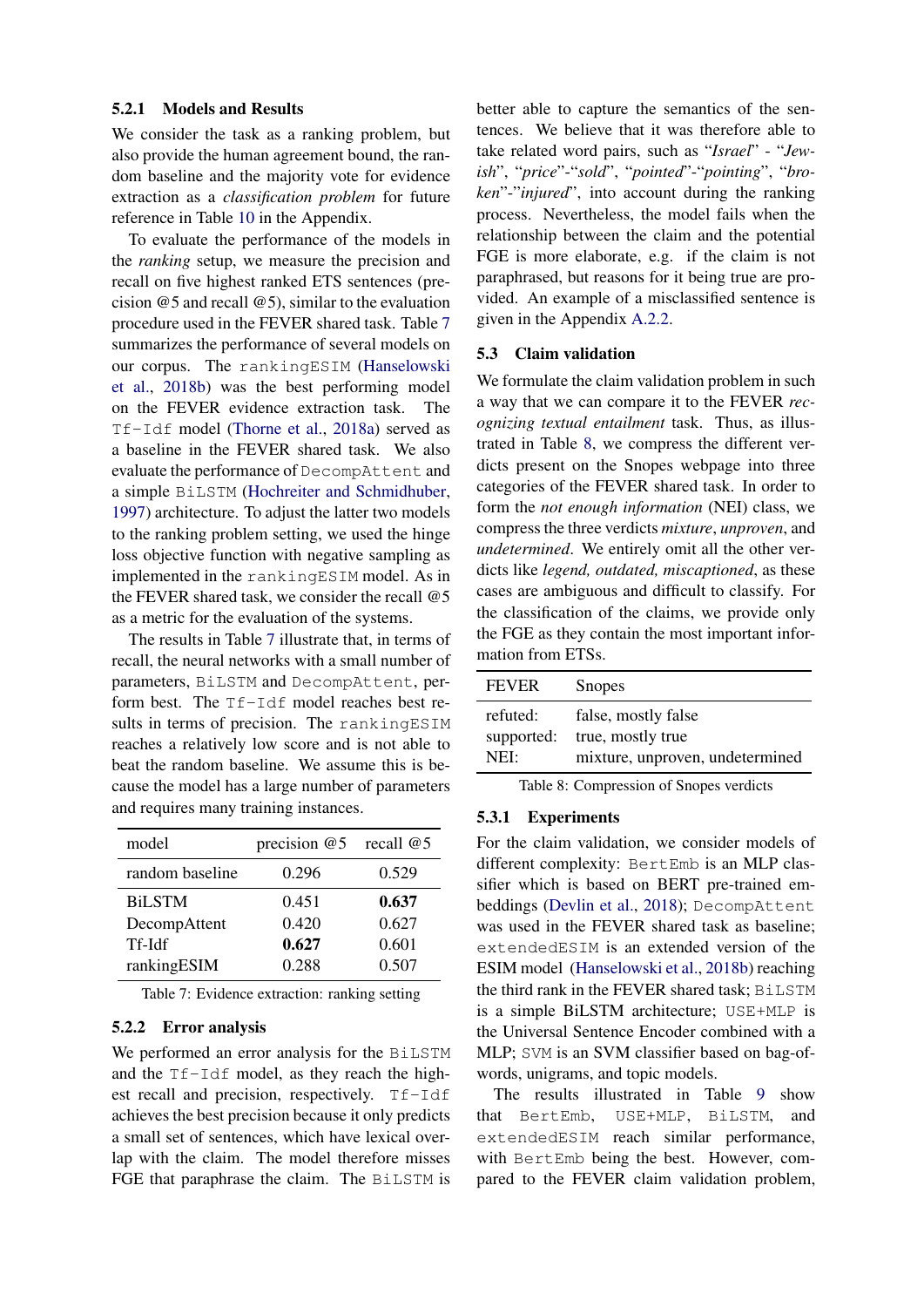<span id="page-8-0"></span>

| 0.333<br>0.333<br>0.170                   | 0.333<br>0.249                                                       |
|-------------------------------------------|----------------------------------------------------------------------|
| 0.493<br>0.468<br>0.473<br>0.503<br>0.396 | 0.485<br>0.475<br>0.464<br>0.454<br>0.390<br>0.324                   |
|                                           | 0.198<br>0.477<br>0.483<br>0.456<br>0.561<br>0.384<br>0.312<br>0.336 |

Table 9: Claim validation results (m = macro)

where systems reach up to 0.7 F1 macro, the scores are relatively low. Thus, there is ample opportunity for improvement by future systems.

## 5.3.2 Error analysis

We performed an error analysis for the bestscoring model BertEmb. The class distribution for claim validation is highly biased towards *refuted* (false) claims and, therefore, claims are frequently labeled as *refuted* even though they belong to one of the other two classes (see confusion matrix in the Appendix in Table [12\)](#page-11-4).

We have also found that it is often difficult to classify the claims as the provided FGE in many cases are contradicting (e.g. Appendix [A.2.3\)](#page-11-5). Although the corpus is biased towards false claims (Table [5\)](#page-5-1), there is a large number of ETSs that support those false claims (Table [4\)](#page-5-2). As discussed in Section [4.2,](#page-4-2) this is because many of the retrieved ETSs originate from false news websites.

Another possible reason for the lower performance is that our data is heterogeneous and, therefore, it is more challenging for a machine learning model to generalize. In fact, we have performed additional experiments in which we pre-trained a model on the FEVER corpus and fine-tuned the parameters on our corpus and vice versa. However, no significant performance gain could be observed in both experiments

Based on our analysis, we conclude that heterogeneous data and FGE from unreliable sources, as found in our corpus and in the real world, make it difficult to correctly classify the claims. Thus, in future experiments, not just FGE need to be taken into account, but also additional information from our newly constructed corpus, that is, the stance of the FGE, FGE sources, and documents from the Snopes website which provide additional information about the claim. Taking all this information into account would enable the system to

find a consistent configuration of these labels and thus potentially help to improve performance. For instance, a claim that is *supported* by evidence coming from an *unreliable* source is most likely *false*. In fact, we believe that modeling the metainformation about the evidence and the claim more explicitly represents an important step in making progress in automated fact-checking.

## 6 Conclusion

In this paper, we have introduced a new richly annotated corpus for training machine learning models for the core tasks in the fact-checking process. The corpus is based on heterogeneous web sources, such as blogs, social media, and news, where most false claims originate. It includes validated claims along with related documents, evidence of two granularity levels, the sources of the evidence, and the stance of the evidence towards the claim. This allows training machine learning systems for document retrieval, stance detection, evidence extraction, and claim validation.

We have described the structure and statistics of the corpus, as well as our methodology for the annotation of evidence and the stance of the evidence. We have also presented experiments for stance detection, evidence extraction, and claim validation with models that achieve high performance in similar problem settings. In order to support the development of machine learning approaches that go beyond the presented models, we provided an error analysis for each of the three tasks, identifying difficulties with each.

Our analysis has shown that the fact-checking problem defined by our corpus is more difficult than for other datasets. Heterogeneous data and evidence from unreliable sources, as found in our corpus and in the real world, make it difficult to correctly classify the claims. We conclude that more elaborate approaches are required to achieve higher performance in this challenging setting.

## 7 Acknowledgements

This work has been supported by the German Research Foundation as part of the Research Training Group "Adaptive Preparation of Information from Heterogeneous Sources" (AIPHES) at the Technische Universität Darmstadt under grant No. GRK 1994/1.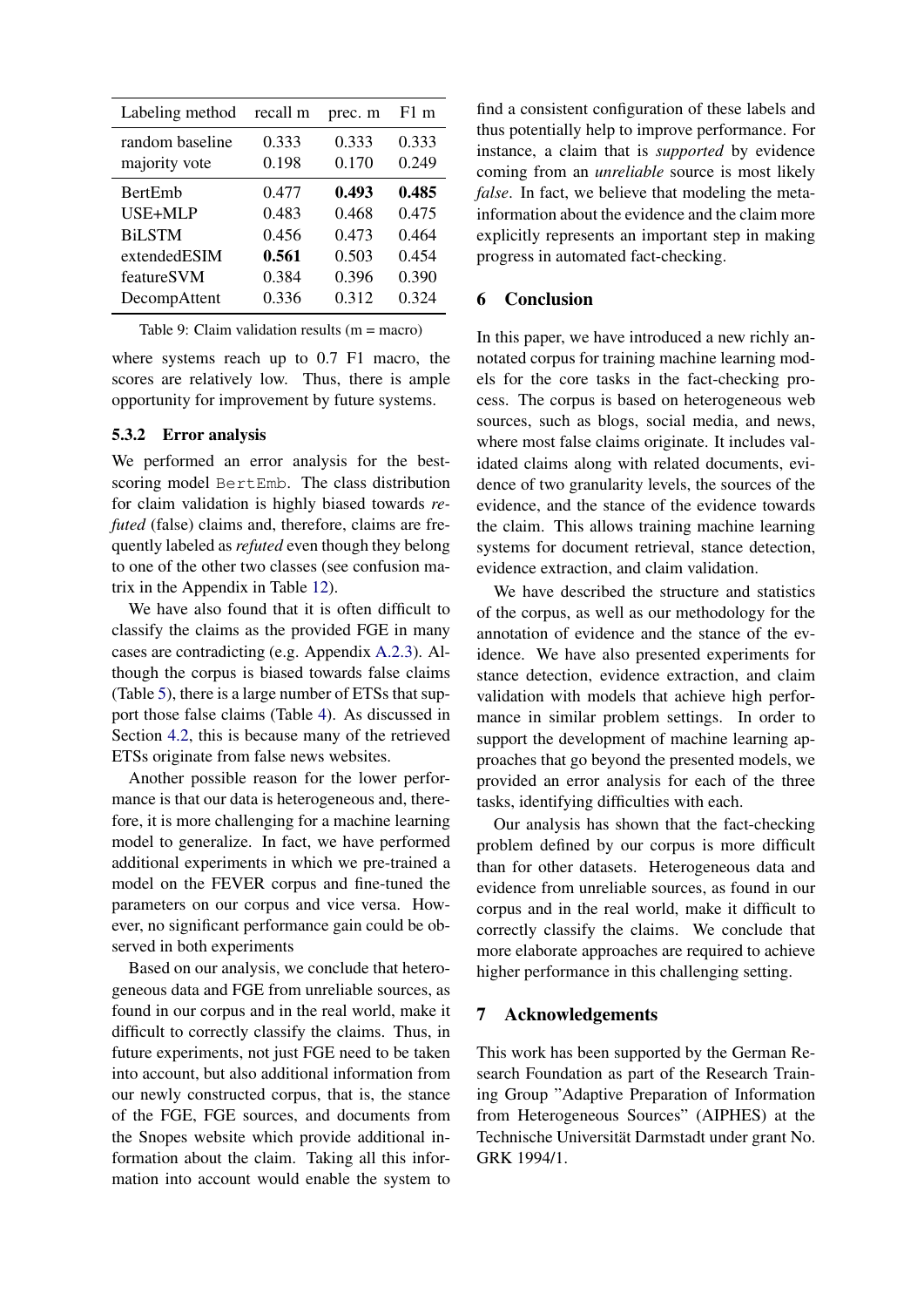#### References

- <span id="page-9-11"></span>Ron Artstein and Massimo Poesio. 2008. Inter-coder agreement for computational linguistics. *Computational Linguistics*, 34(4):555–596.
- <span id="page-9-12"></span>Darina Benikova, Margot Mieskes, Christian M. Meyer, and Iryna Gurevych. 2016. [Bridging the gap](http://aclweb.org/anthology/C16-1099) [between extractive and abstractive summaries: Cre](http://aclweb.org/anthology/C16-1099)[ation and evaluation of coherent extracts from het](http://aclweb.org/anthology/C16-1099)[erogeneous sources.](http://aclweb.org/anthology/C16-1099) In *Proceedings of the 26th International Conference on Computational Linguistics (COLING)*, pages 1039–1050, Osaka, Japan.
- <span id="page-9-16"></span>Samuel R Bowman, Gabor Angeli, Christopher Potts, and Christopher D Manning. 2015. A large annotated corpus for learning natural language inference. *Proceedings of the 2015 Conference on Empirical Methods in Natural Language Processing*.
- <span id="page-9-17"></span>Daniel Cer, Yinfei Yang, Sheng-yi Kong, Nan Hua, Nicole Limtiaco, Rhomni St John, Noah Constant, Mario Guajardo-Cespedes, Steve Yuan, Chris Tar, et al. 2018. Universal sentence encoder. *Proceedings of the 2018 Conference on Empirical Methods in Natural Language Processing (System Demonstrations)*.
- <span id="page-9-10"></span>Jacob Cohen. 1968. Weighted kappa: Nominal scale agreement provision for scaled disagreement or partial credit. *Psychological bulletin*, 70(4):213.
- <span id="page-9-4"></span>Leon Derczynski, Kalina Bontcheva, Maria Liakata, Rob Procter, Geraldine Wong Sak Hoi, and Arkaitz Zubiaga. 2017. Semeval-2017 task 8: Rumoureval: Determining rumour veracity and support for rumours. *Proceedings of the 11th International Workshop on Semantic Evaluations (SemEval-2017)*.
- <span id="page-9-6"></span>Jacob Devlin, Ming-Wei Chang, Kenton Lee, and Kristina Toutanova. 2018. Bert: Pre-training of deep bidirectional transformers for language understanding. *Proceedings of the 2019 Conference of the North American Chapter of the Association for Computational Linguistics: Human Language Technologies (NAACL/HLT)*.
- <span id="page-9-3"></span>William Ferreira and Andreas Vlachos. 2016. Emergent: a novel data-set for stance classification. In *Proceedings of the 2016 Conference of the North American Chapter of the Association for Computational Linguistics: Human Language Technologies (NAACL/HLT)*, pages 1163–1168, San Diego, CA, USA.
- <span id="page-9-8"></span>Ivan Habernal, Henning Wachsmuth, Iryna Gurevych, and Benno Stein. 2017. The argument reasoning comprehension task. *Proceedings of the 12th International Workshop on Semantic Evaluation (SemEval-2018)*.
- <span id="page-9-2"></span>Andreas Hanselowski and Iryna Gurevych. 2017. A framework for automated fact-checking for realtime validation of emerging claims on the web. *Proceedings of the NIPS Workshop on Prioritising Online Content (WPOC2017)*.
- <span id="page-9-14"></span>Andreas Hanselowski, Avinesh PVS, Benjamin Schiller, Felix Caspelherr, Debanjan Chaudhuri, Christian M Meyer, and Iryna Gurevych. 2018a. A retrospective analysis of the fake news challenge stance detection task. *Proceedings of the 2018 International Committee on Computational Linguistics*.
- <span id="page-9-18"></span>Andreas Hanselowski, Hao Zhang, Zile Li, Daniil Sorokin, Benjamin Schiller, Claudia Schulz, and Iryna Gurevych. 2018b. Ukp-athene: Multisentence textual entailment for claim verification. *Proceedings of the EMNLP 2018 First Workshop on Fact Extraction and Verification*.
- <span id="page-9-19"></span>Sepp Hochreiter and Jürgen Schmidhuber. 1997. Long short-term memory. *Neural computation*, 9(8):1735–1780.
- <span id="page-9-9"></span>Dirk Hovy, Taylor Berg-Kirkpatrick, Ashish Vaswani, and Eduard Hovy. 2013. Learning Whom to Trust with MACE. In *Proceedings of the 2013 Conference of the North American Chapter of the Association for Computational Linguistics: Human Language Technologies (NAACL/HLT)*, pages 1120–1130, Atlanta, GA, USA.
- <span id="page-9-0"></span>Lee Howell et al. 2013. Digital wildfires in a hyperconnected world. *WEF Report*, 3:15–94.
- <span id="page-9-7"></span>Preslav Nakov, Alberto Barrón-Cedeño, Tamer Elsayed, Reem Suwaileh, Lluís Màrquez, Wajdi Zaghouani, Pepa Atanasova, Spas Kyuchukov, and Giovanni Da San Martino. 2018. Overview of the clef-2018 checkthat! lab on automatic identification and verification of political claims. In *Proceedings of the Ninth International Conference of the CLEF Association: Experimental IR Meets Multilinguality, Multimodality, and Interaction*, Lecture Notes in Computer Science, Avignon, France. Springer.
- <span id="page-9-15"></span>Ankur P Parikh, Oscar Täckström, Dipanjan Das, and Jakob Uszkoreit. 2016. A decomposable attention model for natural language inference. *Proceedings of the 2016 Conference on Empirical Methods in Natural Language Processing*.
- <span id="page-9-5"></span>Dean Pomerleau and Delip Rao. 2017. The Fake News Challenge: Exploring how artificial intelligence technologies could be leveraged to combat fake news. [http:](http://www.fakenewschallenge.org/) //www.[fakenewschallenge](http://www.fakenewschallenge.org/).org/. Accessed: 2019-4-20.
- <span id="page-9-1"></span>Kashyap Popat, Subhabrata Mukherjee, Jannik Strötgen, and Gerhard Weikum. 2017. Where the truth lies: Explaining the credibility of emerging claims on the web and social media. In *Proceedings of the 26th International Conference on World Wide Web Companion*, pages 1003–1012. International World Wide Web Conferences Steering Committee.
- <span id="page-9-13"></span>Christopher Tauchmann, Thomas Arnold, Andreas Hanselowski, Christian M Meyer, and Margot Mieskes. 2018. Beyond generic summarization: A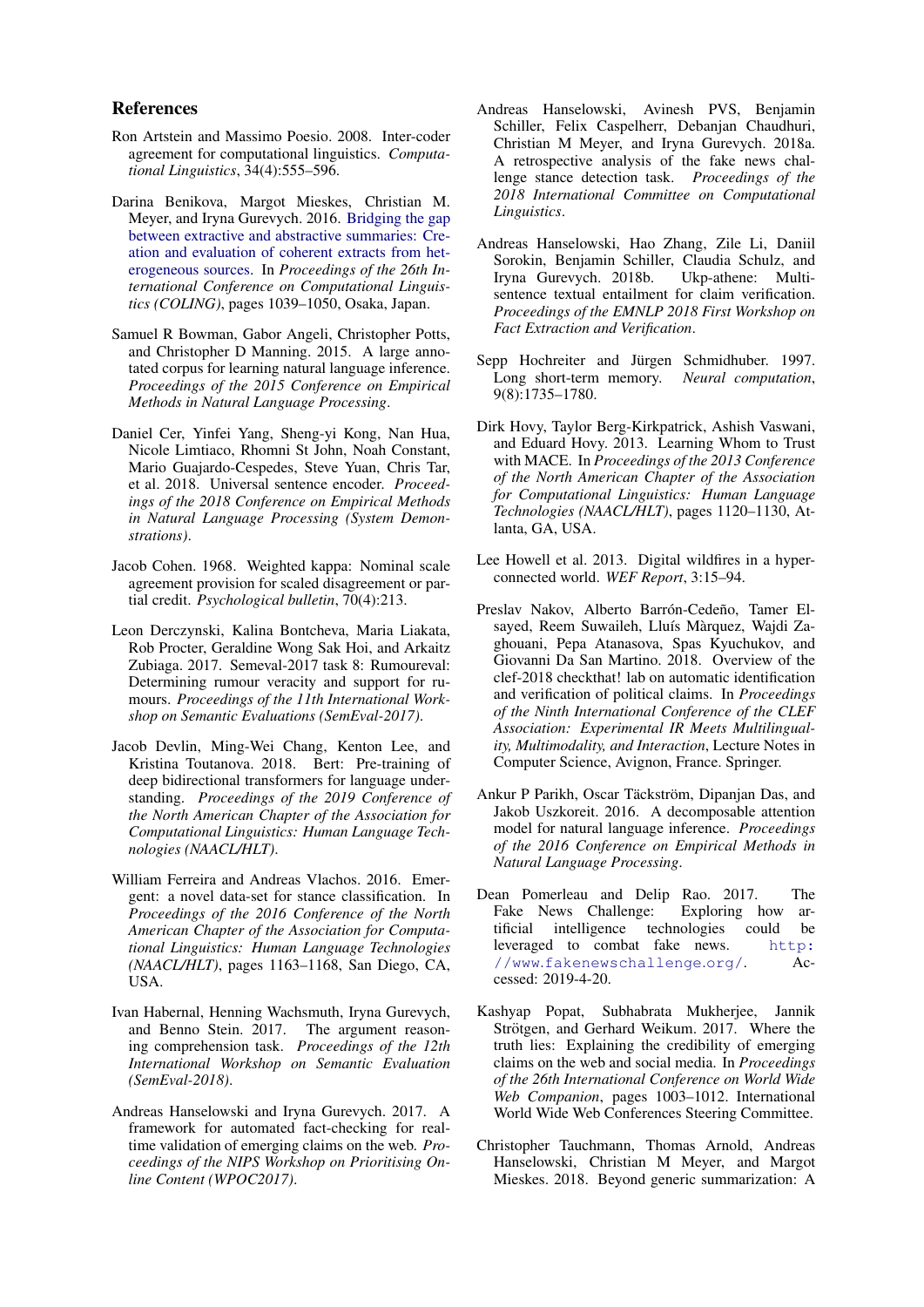multi-faceted hierarchical summarization corpus of large heterogeneous data. In *Proceedings of the Eleventh International Conference on Language Resources and Evaluation (LREC-2018)*.

.

- <span id="page-10-0"></span>James Thorne, Andreas Vlachos, Christos Christodoulopoulos, and Arpit Mittal. 2018a. FEVER: a large-scale dataset for fact extraction and verification. In *NAACL-HLT*.
- <span id="page-10-2"></span>James Thorne, Andreas Vlachos, Oana Cocarascu, Christos Christodoulopoulos, and Arpit Mittal. 2018b. The fact extraction and verification (fever) shared task. *arXiv preprint arXiv:1811.10971*.
- <span id="page-10-1"></span>Andreas Vlachos and Sebastian Riedel. 2014. Fact checking: Task definition and dataset construction. In *Proceedings of the ACL 2014 Workshop on Language Technologies and Computational Social Science*, pages 18–22.
- <span id="page-10-3"></span>William Yang Wang. 2017. " liar, liar pants on fire": A new benchmark dataset for fake news detection. *Proceedings of the 55th Annual Meeting of the Association for Computational Linguistics (Volume 2: Short Papers)*.
- <span id="page-10-4"></span>Klaus Zechner. 2002. Automatic Summarization of Open-Domain Multiparty Dialogues in Diverse Genres. *Computational Linguistics*, 28(4):447–485.